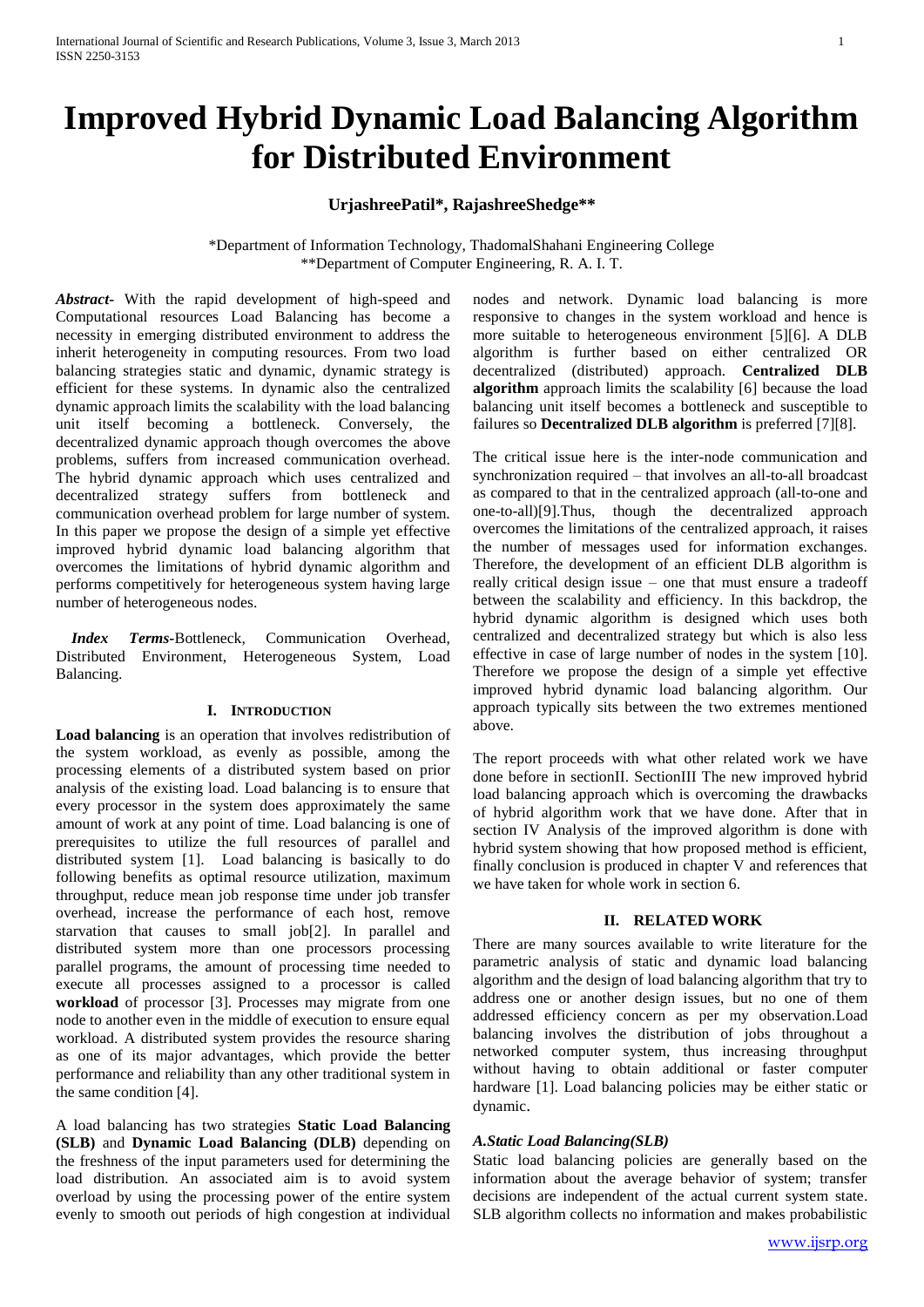International Journal of Scientific and Research Publications, Volume 3, Issue 3, March 2013 2 ISSN 2250-3153

balancing decisions[2]. Processes are assigned to the processors before the execution starts.

#### *BDynamic Load Balancing(DLB)*

Dynamic load balancing algorithm collect varying amount of state information to make their decisions. DLB can reassign the processes. Dynamic policies, on the other hand, react to the actual current system state in making transfer decisions. This makes dynamic policies necessarily more complex than static ones, and truly optimal dynamic policies are known only for special systems.Load balancing algorithms vary in their complexity where complexity is measured by the amount of communication used to approximate the least loaded node and cost of transferring a job from one node to another. Potentially the more information an algorithm can collect the better decision it will make [3]. Figure 1 shows the general dynamic load balancing system [5].



**Figure 1: Simple dynamic load balancing**

The problem with the complex load balancing algorithm is that they cannot keep up with the rapidly changing state information of the system. An associated aim is also to avoid system overload by using the processing power of entire system evenly to smooth out periods of high congestion at individual nodes and network [4].

In a distributed network of computing hosts, the performance of the system can depend crucially on dividing up work effectively across the participating nodes. Dynamic load balancing is still very effective when a large portion of the workload is immobile. All hosts, even those with light loads, benefit from load balancing. Similarly, all types of jobs see improvements in their response times, with larger jobs benefiting more. System instability is possible, but can be easily avoided. The random arrival of tasks at each processor is likely to bring about uneven processor loads in a distributed system [5]. Dynamic Load balancing can be improved by having one centralized node to handle the uneven load.DLB can be centralized or decentralized.

### *1) Centralized DLB Algorithm*

A central node acts as the load balancing node, working on the jobs from different nodes in the system. However, this approach limits the scalability because the load balancing unit itself becomes a bottleneck and susceptible to failures.



**Figure2:Centralized node based load balancing**

Figure2 shows the centralized node based balancing in which one central node handles all the load distribution of the overloaded node [6].

#### *2) Decentralized DLB Algorithm*

In decentralized algorithm all nodes participate in load balancing. Decentralized dynamic approach though overcomes the above problems, suffers from increased communication overhead.The project work shows that efficiency can be improved by replacing the centralized node with a number of nodes added with interrupt service which is shown in figure 3 [6]. The scheme can reduce the waiting time by significant amount of time [7]. This approach supports scalability and has better fault tolerance [8].The decentralized approach is preferred for the heterogeneous system for balance allocation [9][10].



**Figure3: Centralized node replaced by number of supporting nodes**

#### *3) Hybrid DLB algorithm:-*

To overcome the problem of centralized and decentralized DLB the hybrid load balancing algorithm is developed which gives greater performance over decentralized approach increasing response time[11].

In figure 4, the MasterNode MSN are replaced by multiple supporting nodes *S1, S2, S3, …, Sp*. Each node in the system is allowed to access any supporting node. When a node becomes overloaded, it first queries the member nodes of its group and collects the load information in a decentralized fashion. There is a high probability that the Overloaded node will find a lightly loaded node in the same group Here, when a highly loaded node does not find a lightly loaded node in the same group, it randomly selects one supporting node and now supporting node follows the same procedure as pursued by MSN. The algorithm gives very high performance with large reduction of response time for large system having large number of processes.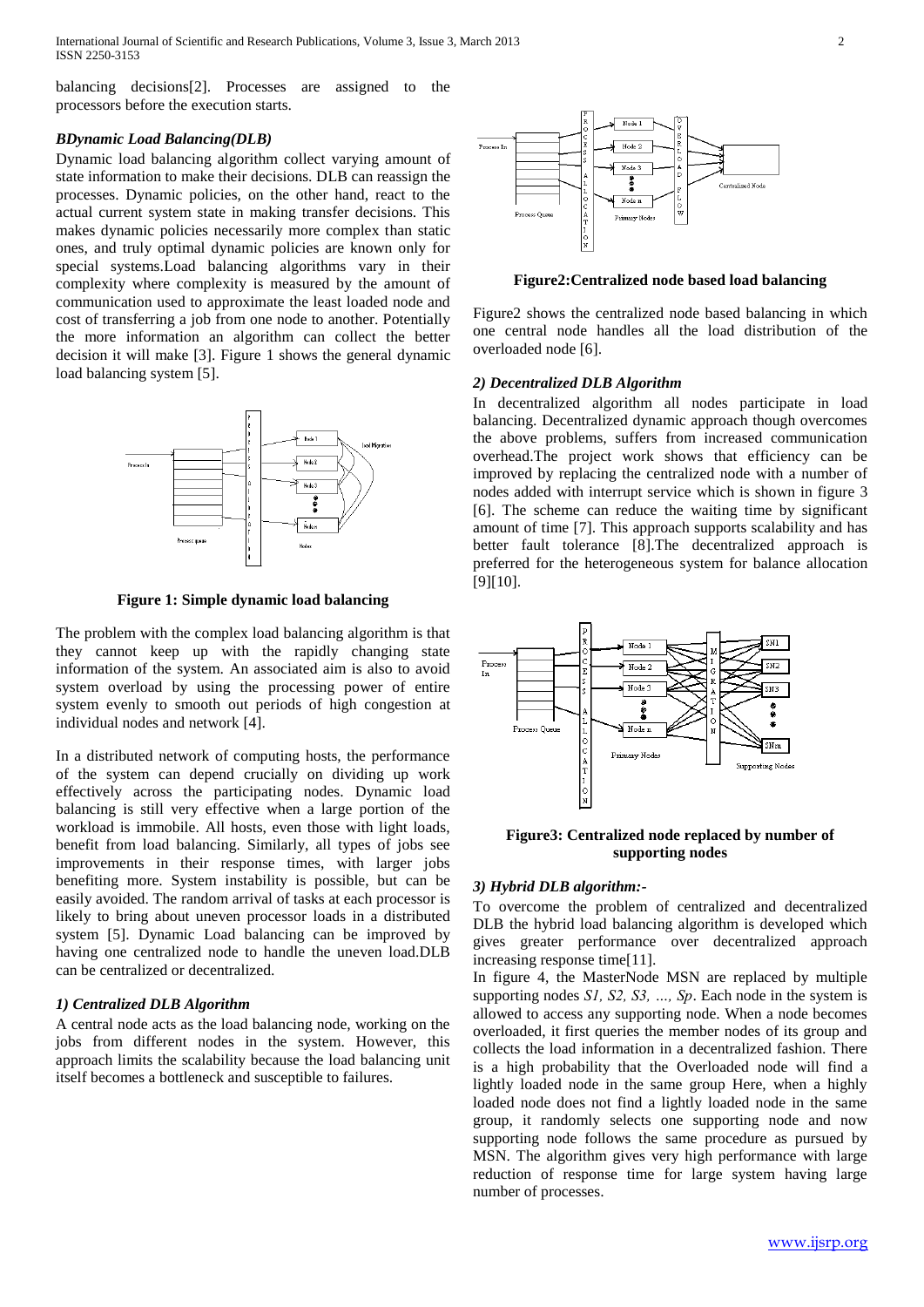

### **Figure 4: View of groups in simplified distributed system with supporting nodes**

The disadvantage of the system is that communication overhead will be very large in case of large number of nodes since the nodes are directly connected to the supporting node of master node in this algorithm [11]. So Here, we propose the design of a simple yet effective improved hybrid dynamic load balancing algorithm that overcomes limitations of hybrid approach performs competitively for heterogeneous system. Under this new hybrid approach, a highly loaded node is expected to discover lightly loaded node in lesser time as compared to hybrid dynamic approach, minimizes the communication overhead, and is also expected to produce improved performance under variety of workloads.

#### **III. PROPOSED APPROACH**

#### *A.Design issues*

There are various factors pertaining to design of a load balancing algorithm. For the proposed hybrid approach, all these factors are discussed in the following

## *1) Heterogeneity*

The proposed algorithm is designed to consider system heterogeneity that is to be associated with varied hardware and software resources of the nodes. We address heterogeneity with respect to diverse set of CPUs, memories, and disks machine platform. Specifically, we characterize each node *ni*by its CPU speed *Ci*, the storage capacity *Mi*and the disk speed *Di*.

## *2) Target applications*

A real distributed system can have workload consisting of applications that may be using significant amount of CPU, memory, and/or I/O. Therefore, to prevent performance fall under variety of applications, it is essential to make a decision upon intended applications while designing a DLB algorithm.

## *3) Metrics for load measurement*

Our design takes into account the following parameters to measure the load at each node in the system; based on which the decision for further distribution is done.

- maximum CPU queue length
- maximumCPU utilization
- maximummemory queue length
- maximummemory utilization
- maximumI/O queue length
- maximumI/O utilization
- maximumcontext switch rate

An appropriate combination of these parameters is used to constitute the load index. Considering maximum load measurement matrices over short interval improves instantaneous values, and overcome the use of too long averaging interval that reduces the responsiveness of the index to load changes[11]. Hence, we use maximum load of resources over an interval of 4 seconds.

## *B. Components of proposed algorithm*

Various kinds of components exist, and they should be chosen according to the desired environment, such as application types or system environment. The improved hybrid dynamic algorithm uses same component as that of hybrid dynamic algorithm with little changes named as follows,

## *1) Information Policy*

The proposed *information policy*uses an effective mechanism to exchange state information that considerably reduces the communication overhead while quickly updating the state information in large system environment. We use traditional *demand-driven* information policy same as hybrid approach. When any node becomes highly loaded, initially, load information of local nodes from any one supporting node that resides within the same group is collected. If a lightly loaded node is not found within the same group, other groups are searched to find a lightly loaded node. In former case, lesser number of messages will be used while in latter case, the number of messages will increase gradually.

## *2) Transfer policy*

We use a threshold policy as the *transfer policy*that is dynamic in nature. However, for simplicity single threshold policy is considered. Defining a suitable threshold value for a particular computing environment is a challenging task. Therefore, one node in each group is selected as a *MasterNode*. The MasterNode periodically collects the load information of other nodes in the group to compute the average load of the group. This average load is set as a new threshold value *T* and is broadcast to other nodes in the group.

#### *3) Selection policy*

Selection policy is same which is used in hybrid dynamic load balancing algorithm[13].

## *4) Location policy*

*Location policy*considered is polling (or probing). Under this policy, a MasterNode polls all the nodes in the same group to find out a lightly loaded node. The node whose load is lowest taking into account all the parameters is considered as the destination node. Thus, this approach makes an effort to choose the best node for the process transfer. The destination node executes the process regardless of its resource usage at the time of arrival of the transferred process.

## *C. Working of Proposed Approach*

The proposed algorithm is designed for a system in which  $N =$ *{ n1, n2, n3, …., nn }* nodes are connected via a high speed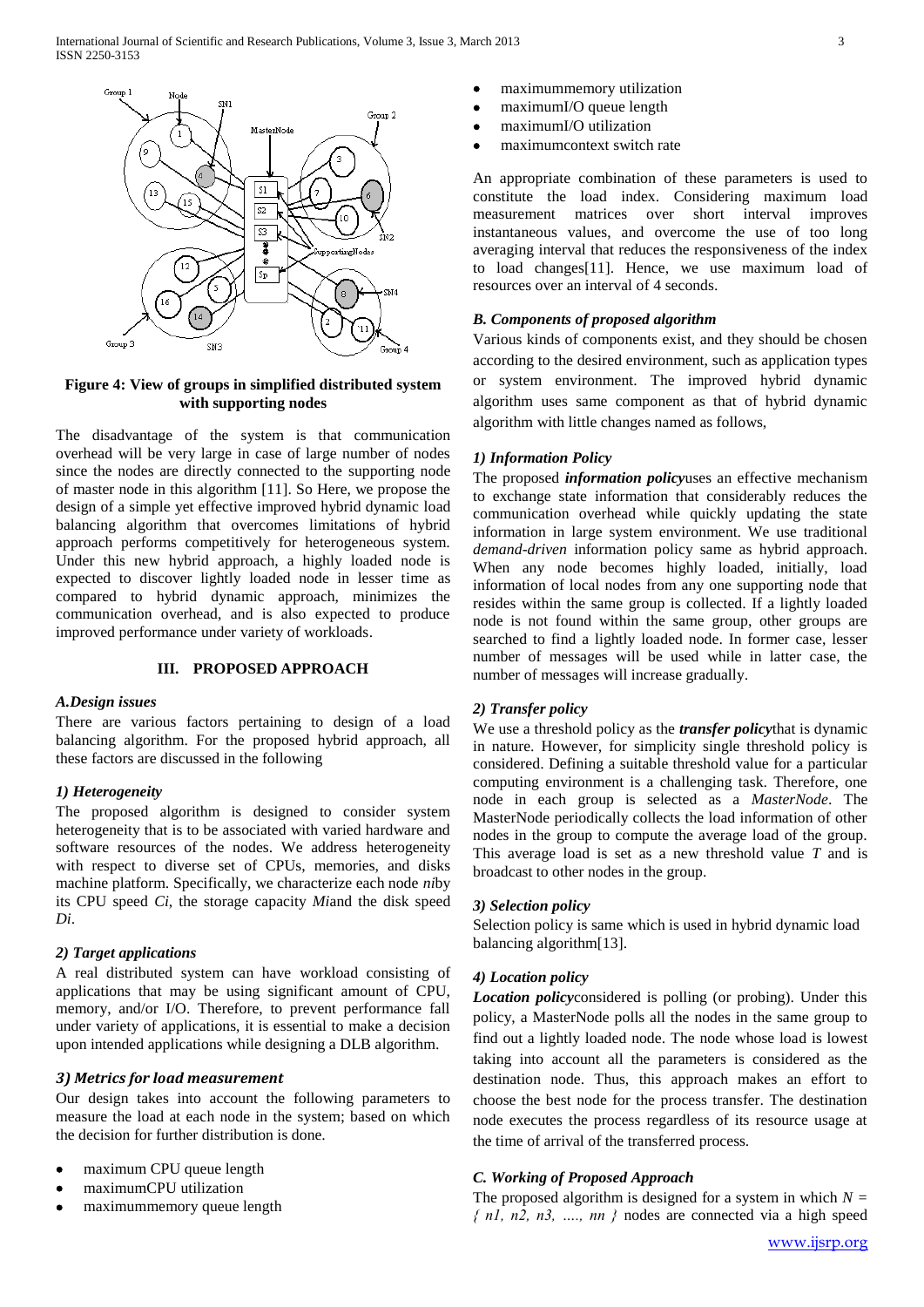communication network. Each node in the system is composed of a combination of various resources including processor, memory, disk, network connectivity and every node differs in its capacity of processor, memory and disk. A system is divided into m groups, where  $1 < m < n/2$ . For simplicity, static groups are created. Moreover, each group can have different size where a number of nodes in each group can be minimum 2 and maximum n/2. In each group one node is selected as MasterNode and which is also divided into p number of *MasterSupportingNode*(MSN) where  $1 < p < m/2$ , which is the central node for that group that periodically collects the load of the other nodes in the group to set new threshold value. Communication between groups is possible via number of supporting node SN.

## **Table 1:Definition of notations**

| <b>Notations</b>                                                    | <b>Definition</b>                            |
|---------------------------------------------------------------------|----------------------------------------------|
| N                                                                   | Number of nodes in distributed system        |
| Ni where<br>1 <i<n< td=""><td>Different nodes in system</td></i<n<> | Different nodes in system                    |
| M                                                                   | Number of groups                             |
| <b>MN</b>                                                           | Master node                                  |
| Msn                                                                 | MasterSupportingNode                         |
| SN                                                                  | Supporting node                              |
| Li                                                                  | Load of the node ni                          |
| P <sub>i</sub>                                                      | Overload of the node ni                      |
| T                                                                   | Threshold value to decide status of the node |

Figure 5 shows groups created for simplified distributed system. Here, system consists of n=13 nodes that are divided into m=4 groups, where group1 and group 3 has 4 nodes, group2 has 4 nodes, and group4 has 2 nodes. Nodes 3, 7, 8, and 12 are MasterNode. Each MN is divided into Msn. Each Msn node has access to SN. Msn is responsible for monitoring available resources of other nodes in the group.

When a node becomes overloaded, it first queries any one of the Msn of its group and Msn collects the load information in a centralized fashion. There is a high probability that the Msn will find a lightly loaded node in the same group for large system (unlikely if the majority of nodes in group are highly loaded).



#### **Figure 5:View of groups in simplified distributed system with supporting nodes**

However, when the Msn does not find a suitable destination node in the same group to transfer its overload, it requests to one of the supporting nodes to search for the lightly loaded node in the other groups. The SN randomly selects one group and collects the load status of all nodes in this group from Msn to ensure the availability of destination node. If any lightly loaded node is found, the overload will be transferred to this node, otherwise Msn selects another supporting node and process will be repeated until either a lightly loaded node is found or all groups are searched. In the latter case, the overload will be executed on the original node.Since the groups contains very large number of nodes so there is no possibility that Msn becomes a bottleneck and a single point of failure occur due to presence of number of Msn. Each Msn in the group is allowed to access any supporting node. We will see algorithm utilized by highly loaded, Master supporting and supporting node.

#### *Algorithm utilized by a highly loaded node*

**Assumption:** Each node is having some load **Input:** load Li of the node and threshold T **Output:** destination node to transfer overload Algorithm LoadBalancingProcedure (Li, T) 1. if  $Li > T$  for any node Ni 2. Consult Msn (or randomly selected MasterSupportingNode) to find lightly loaded node within the group

- 3. if (destination node found)
- 4. dispatch  $Pi = Li T$  load to this node
- 5. exit

#### *Algorithm utilized by MasterSupportingNode*

**Assumption:** Each node is having some load **Input:** load Li of the node and threshold T **Output:** destination node to transfer overload

algorithm LoadBalancingProcedure Msn(Li, T)

- 1. if  $Li > T$  for any node Ni
- 2. collect the load status of all nodes in the same group
- 3. take out lightly loaded nodes
- 4. destination node = most lightly loaded node
- 5. if (destination node found) send ID of the destination node
- to overloaded node
- 6. transfer overload to destination node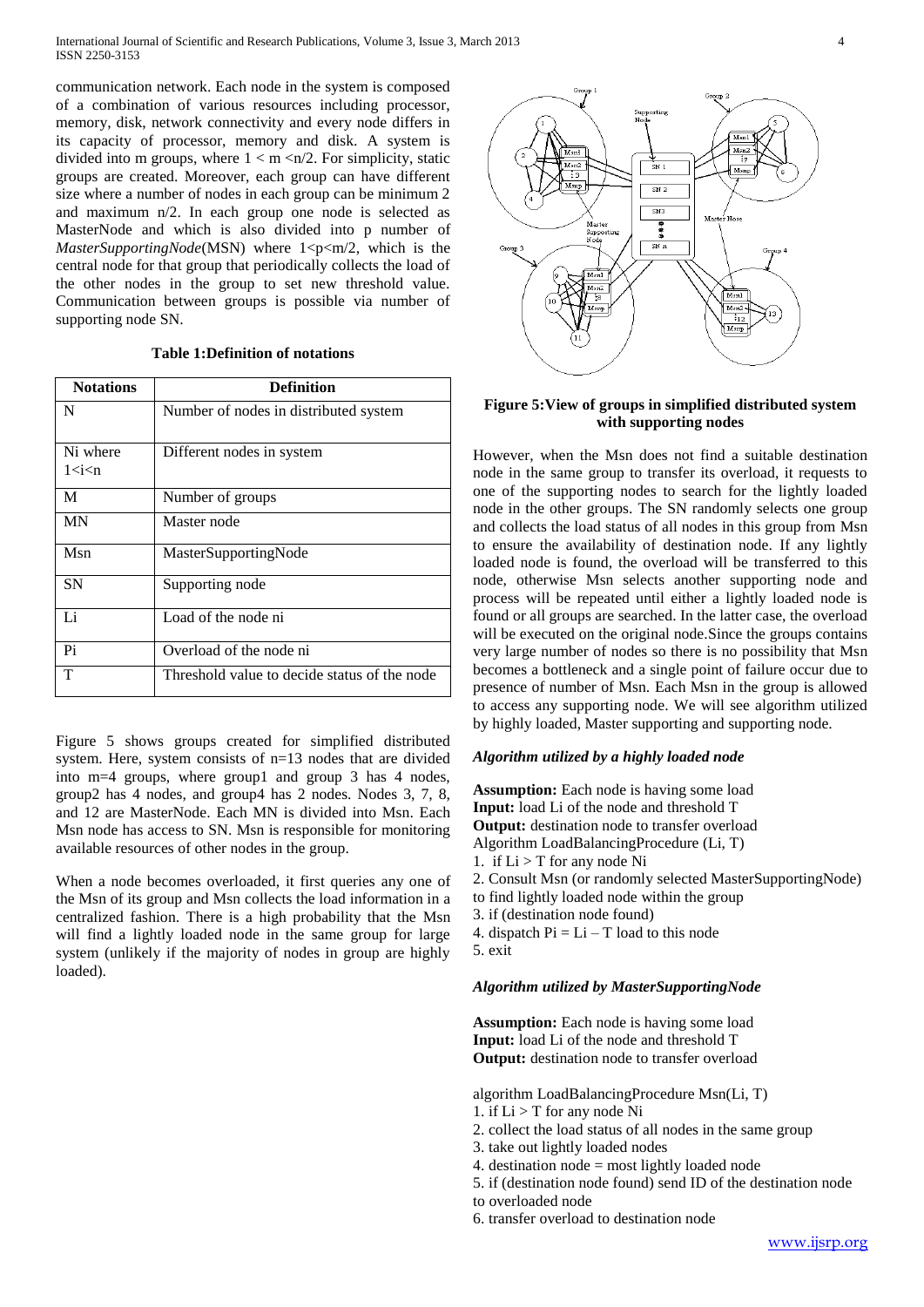7. exit

8. else

9. Consult SN (or randomly selected supporting node) to find lightly loaded node in other group

#### *Algorithm utilized by SupportingNode*

**Assumption:** Each node is having some load **Input:** load Li of the node and threshold T **Output:** destination node to transfer overload

Algorithm LoadBalancingProcedureSN (Li, T)

1. while (destination node is not found OR all groups are not searched)

2. FOR each group in the system

- 3. obtain value of threshold T for the selected group from Msn
- 4. take out lightly loaded nodes

6. destination node  $=$  most lightly loaded node

7. if (destination node found)

8. send ID of destination node to Msn

9. Transfer overload to destination node

10. exit

11.else

12. Execute overload on the original node

## **IV. PERFORMANCE ANALYSIS**

The proposed improved hybrid algorithm is evaluated using following two parameters: Communication overhead and Response time for large system having node in of large number.

#### **Table 2: Comparison of decentralized approach and proposed approach**

|                   | <b>Communication Overhead</b> |                  |
|-------------------|-------------------------------|------------------|
|                   | Hybrid dynamic                | Proposed         |
|                   | Approach                      | Improved Hybrid  |
|                   |                               | dynamic approach |
| <b>Best Case</b>  |                               |                  |
| Average Case      | 18 or 26                      | 16 or 22         |
| <b>Worst Case</b> | 30                            | 30               |

Table 2 summarizes the number of messages utilized by hybrid and improved hybrid approaches in order to achieve load balancing for the given example.

Consider figure 5, let's assume that node 4 in group-1 has become overloaded. As per the proposed approach, initial number of messages used to collect the load information from the same group is equal to 7 (4 request messages and 4 response messages). If lightly loaded node is found in this group, then 1 message will be used to transfer overload to destination node. Thus, the number of messages is limited to 9 if lightly loaded node is found in the same group. However, if a destination node is not found in the same group, the highly loaded node sends a request to Msn to locate lightly loaded node from the other group. Msn will consult with SN1 and SN1 will search group2, group3, and group4 until lightly loaded node is found with 18, 26, and 30 messages respectively.

This analysis shows that proposed approach has higher probability of lesser communication overhead. For the above mentioned example, it takes only 9 messages to transfer overload in best case while the same communication in decentralized approach would have taken 31 messages. In average case, it takes 18 or 26 messages. However, in worst case, it may need 30 messages to transfer the overload, but the likelihood of worst case is less. Moreover, it has been reported in literature that lesser communication overhead minimizes response time. Thus, proposed approach is expected to improve performance of system in terms of communication overhead and response time. Thus, from all the above study we will come to conclusion which is explained in next chapter.

## **V. CONCLUSION**

With increasing number of nodes in the system due to large number of resources used by user the previous load balancing algorithms failed to perform efficiently to provide greater performance with efficient work distribution. We have designed an effective improved hybrid dynamic load balancing algorithm that fulfills main objectives to overcome several limitations of hybrid load balancing method, provides Load measurement policy that gives load status of major affecting parameters using Effective information policy. This improved hybrid load balancing approach significantly minimizes the communication overhead along with demand-driven information policy for system containing large number of nodes.Our algorithm is expected to perform efficiently for CPU-intensive, memory-intensive, I/O intensive applications, and any combination of these because we have defined the load index utilizing load information of critical resources viz. CPU, I/O, memory to measure the load in large system.

#### **REFERENCES**

- [1] Md. Abdur Razzaque and Choong Seon Hong. "Dynamic Load Balancing in Distributed System: An Efficient Approach"; T.N.Anitha et al / Indian Journal of Computer Science and Engineering (IJCSE) Vol. 3 No. 2 Apr-May 2007.
- [2] Pawandeep Kaur, Harshpreet Singh**, "**Adaptive dynamic load balancing in grid computing an approach"; International Journal of Engineering Science & Advanced Technology(IJESAT),112-125,May-Jun 2012.
- [3] Ali M. Alakeel. "A Guide to Dynamic Load Balancing in Distributed Computer Systems"; International Journal of Computer Science and Network Security, Vol. No.10, Issue No. 6, 153—160, Jun 2010.
- [4] Belabbas Yagoubi, and Yahya Slimani. "Dynamic Load Balancing Strategy for Grid Computing"; Transactions on Engineering, Computing and Technology (World Academy of Science), Vol. No. 13, 260—265, May 2006.
- [5] Sandip Kumar Goyal, R.B. Patel, Manpreet Sing, "Adaptive and Dynamic Load Balancing Methodologies For Distributed Environment: A Review"; International Journal of Engineering Science and Technology , Vol.3 No. 3,2011.
- Parveen Jain, and Daya Gupta. "An Algorithm for Dynamic Load Balancing in Distributed Systems with Multiple Supporting Nodes by Exploiting the Interrupt Service"; International Journal of Recent Trends in Engineering (Academy Publisher), Vol. No. 1, Issue No. 1, 232—236, 2009.
- [7] Sunita Bansal, Divya Gupta, and Chittaranjan Hota, "Adaptive Decentralized Load Sharing Algorithms with Multiple Job Transfers In Distributed Computing Environments‖; International Journal of Recent Trends in Engineering, Vol 2, No. 2, November 2009.
- [8] Issam Al-Azzoni, and Douglas G. Down. "Decentralized Load Balancing for Heterogeneous Grids"; Proceedings of the Computation World: Future Computing, Service Computation, Cognitive, Adaptive, Content, Patterns, IEEE Computer Society, 545-550, 2009.
- [9] P.Neelakantan, "Decentralized load balancing in Heterogeneous systems using diffusion Approach"; International Journal of Distributed and Parallel Systems (IJDPS) Vol.3, No.1, january 2012.
- [10] Sunita Bansal, Divya Gupt1, and Chittaranjan Hota, "Adaptive Decentralized Load Sharing Algorithms with Multiple Job Transfers In Distributed Computing Environments‖; International Journal of Recent Trends in Engineering, Vol 2, No. 2, November 2009.
- [11] Mayuri Mehtaand Devesh Jinwala, "A Hybrid Dynamic Load Balancing Algorithm for Heterogeneous Environments" ; International Journal of Computer Science & Emerging Technologies(IJCSET), Vol-2 No 5 October, 2011